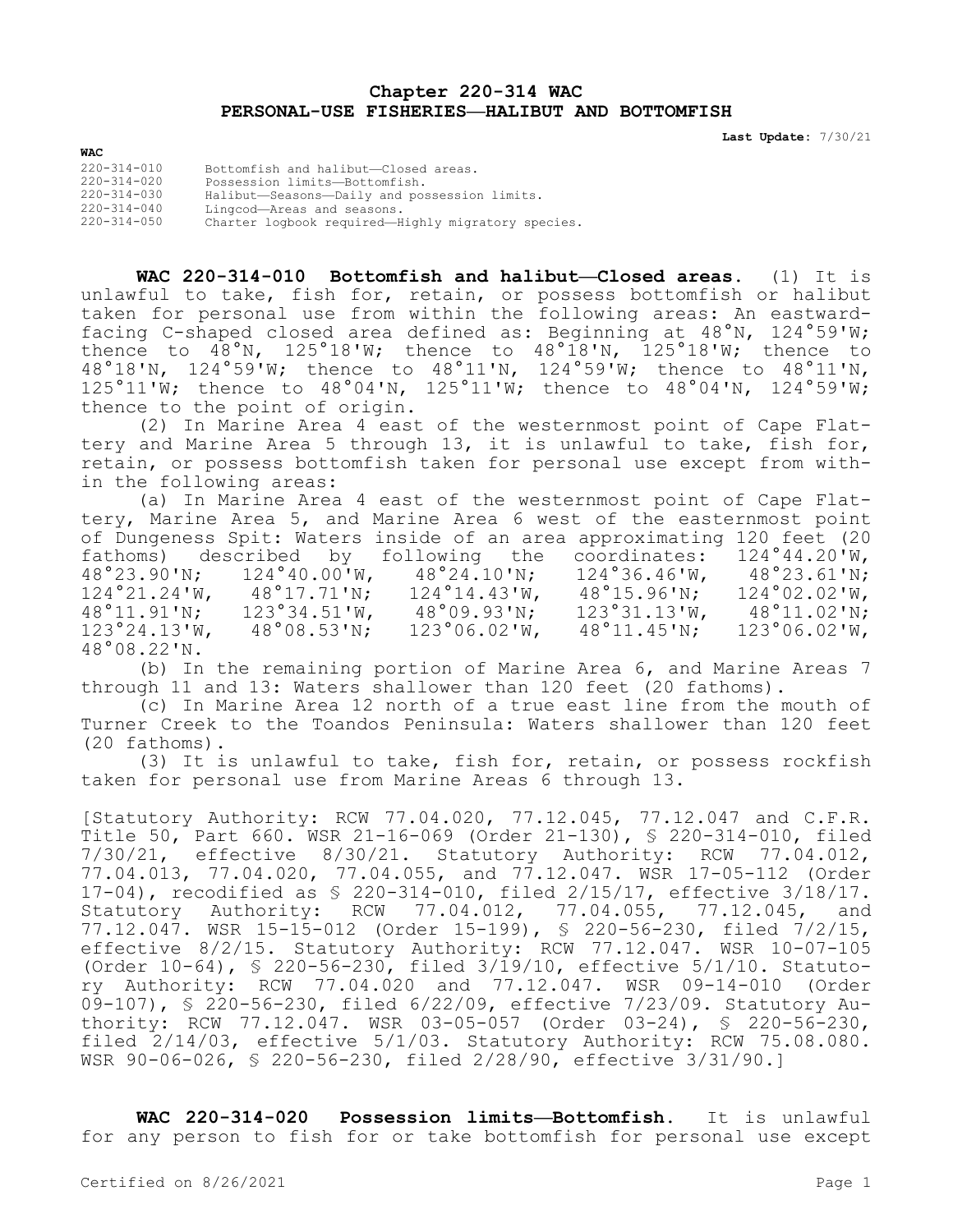within the seasons, daily quantities, and possession limits prescribed as follows:

(1) Coastal areas (Marine Areas 1 through 3 and 4 west of the Bonilla-Tatoosh line):

(a) Bottomfish fishing is open the second Saturday in March through the third Saturday in October, except fishing for surfperch from the shore is allowed year-round.

(b) Limit of surfperch is 12 per person per day. For all other bottomfish, limit is 9 fish total per person per day, which may include no more than:

(i) Lingcod: 2 fish, no minimum length.

(ii) Rockfish: 7 fish in aggregate. The possession limit for yelloweye rockfish is 0.

(iii) Wolf-eel: 0 fish from Catch Record Card Area 4.

(iv) Cabezon: Marine Areas 1 through 4: 1 fish, no minimum size.

(c) Additional flatfish: In addition to the bottomfish limit in (b) of this subsection, anglers may take 5 flatfish per person, per day, not to be counted towards the bottomfish limit but in addition to it.

(2) Inner Puget Sound (Marine Areas 4 east of the Bonilla-Tatoosh line, and 5 through 13):

(a) Marine Area 4 east of the Bonilla-Tatoosh line: Limit of surfperch is 12 per person per day. For all other bottomfish, 9 fish total, which may include no more than:

(i) Lingcod: 2 fish, no minimum length.

(ii) Rockfish: 7 fish. Only black, blue/deacon, yellowtail, and widow rockfish may be retained.

(iii) Wolf-eel: 0 fish.

(iv) Cabezon: 1 fish, no minimum size.

(b) Marine Areas 5 and 6: 15 fish total for all species and species groups of bottomfish, which may include no more than:

| Rockfish in Marine Area 5<br>except    | 1 fish May 1 through<br>September 30. Only<br>black or blue/deacon<br>rockfish may be<br>retained. |
|----------------------------------------|----------------------------------------------------------------------------------------------------|
| in Marine Area 5 west of<br>Slip Point | 3 fish. Only black or<br>blue/deacon rockfish<br>may be retained.                                  |
| in Marine Area 6.                      | 0 fish                                                                                             |
| Surfperch                              | $10$ fish                                                                                          |
| Pacific cod                            | 2 fish                                                                                             |
| Pollock                                | 2 fish                                                                                             |
| Flatfish (except halibut)              | 15 fish                                                                                            |
| Lingcod                                | 1 fish                                                                                             |
| Wolf-eel                               | 0 fish                                                                                             |
| Cabezon                                | 1 fish                                                                                             |
| Pacific hake                           | 2 fish                                                                                             |

(c) Marine Area 7: 15 fish total for all species of bottomfish, which may include no more than:

| Rockfish    | $0$ fish  |
|-------------|-----------|
| Surfperch   | $10$ fish |
| Pacific cod | 2 fish    |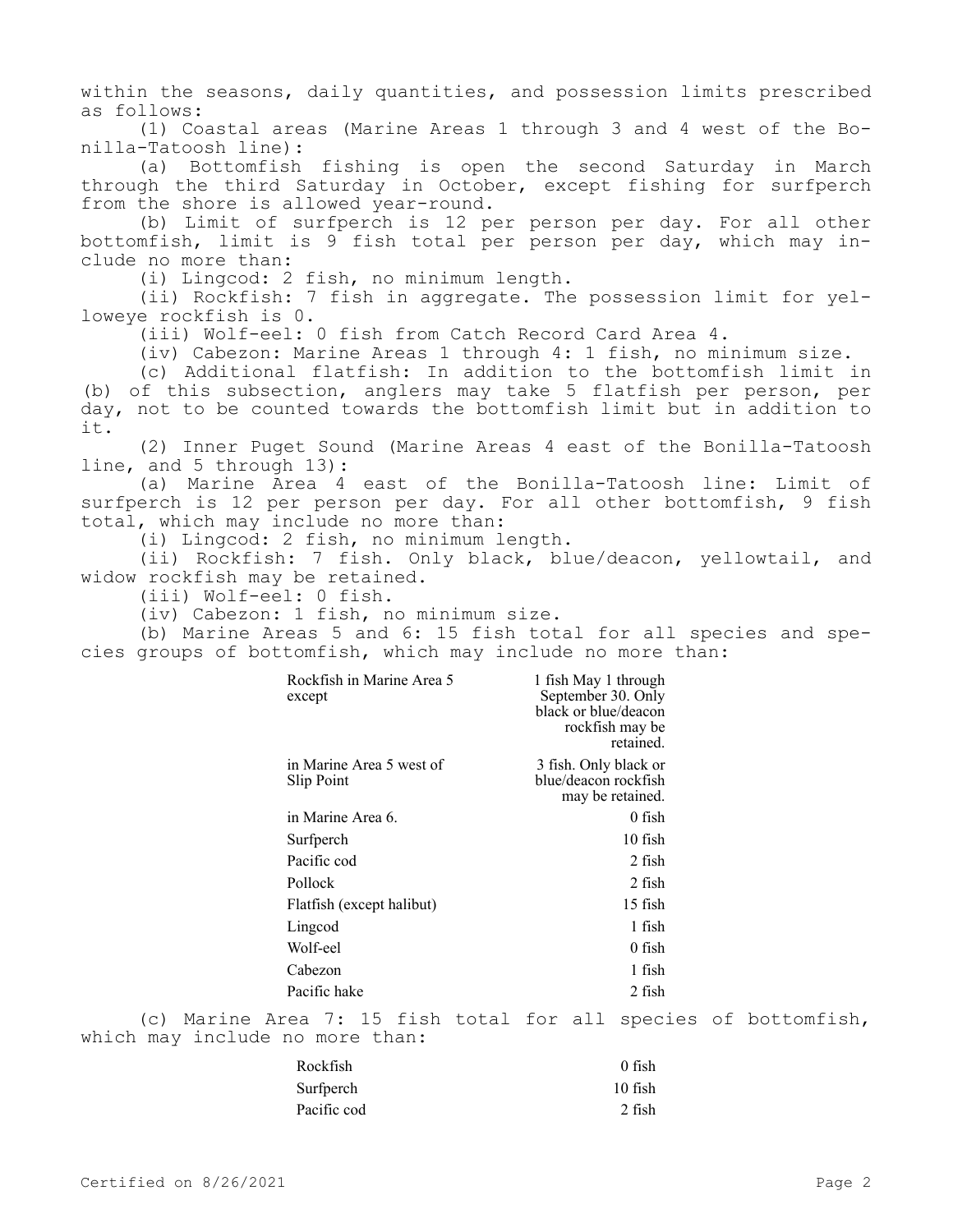|       | Flatfish (except<br>halibut) | $15$ fish                                                                                                                             |  |
|-------|------------------------------|---------------------------------------------------------------------------------------------------------------------------------------|--|
|       | Lingcod                      | 1 fish                                                                                                                                |  |
|       | Wolf-eel                     | $0$ fish                                                                                                                              |  |
|       | Cabezon                      | 1 fish                                                                                                                                |  |
|       | Pollock                      | 2 fish                                                                                                                                |  |
|       | Pacific hake                 | 2 fish                                                                                                                                |  |
| than: |                              | (d) Marine Areas 8-1 through 11, and 13: 15 fish total for all<br>species and species groups of bottomfish, which may include no more |  |
|       | Rockfish                     | $0$ fish                                                                                                                              |  |
|       | Surfperch                    | $10$ fish                                                                                                                             |  |
|       | Pacific cod                  | $0$ fish                                                                                                                              |  |
|       | Pollock                      | $0$ fish                                                                                                                              |  |
|       |                              |                                                                                                                                       |  |

| Flatfish (except<br>halibut) | $15$ fish |
|------------------------------|-----------|
| Lingcod                      | 1 fish    |
| Wolf-eel                     | $0$ fish  |
| Cabezon                      | 1 fish    |
| Pacific hake                 | 0 fish    |

(e) Marine Area 12: 15 fish total for all species and species groups of bottomfish, which may include no more than:

| Rockfish                                                                   | $0$ fish  |
|----------------------------------------------------------------------------|-----------|
| Surfperch                                                                  | $0$ fish  |
| Pacific cod                                                                | $0$ fish  |
| Pollock                                                                    | 0 fish    |
| Flatfish (except<br>halibut) only in Dabob<br>Bay north of Turner<br>Creek | $15$ fish |
| Lingcod                                                                    | $0$ fish  |
| Wolf-eel                                                                   | $0$ fish  |
| Cabezon                                                                    | 0 fish    |
| Pacific hake                                                               | 0 fish    |

(f) The possession limit for lingcod taken by angling gear is 26 to 36 inches in length. For spear fishing, lingcod may not be possessed that exceed 36 inches in length but there is no minimum size limit.

(g) In Marine Areas 5 through 11, and 13, the minimum size limit for cabezon is 18 inches. All cabezon must be released in Marine Areas 5 through 11, and 13, from December 1 through April 30.

(h) In Marine Area 5, the daily limit for rockfish is the first legal rockfish caught, except that west of Slip Point, the daily limit for rockfish is the first three legal rockfish caught. Only black or blue/deacon rockfish may be retained. After the daily limit of rockfish is caught, all subsequent rockfish must be released.

(i) In Marine Area 5, it is unlawful to take rockfish by spear fishing except when this area is open to spear fishing for lingcod.

(3) The possession limit at any time may not exceed the equivalent of two daily limits in fresh, frozen or processed form.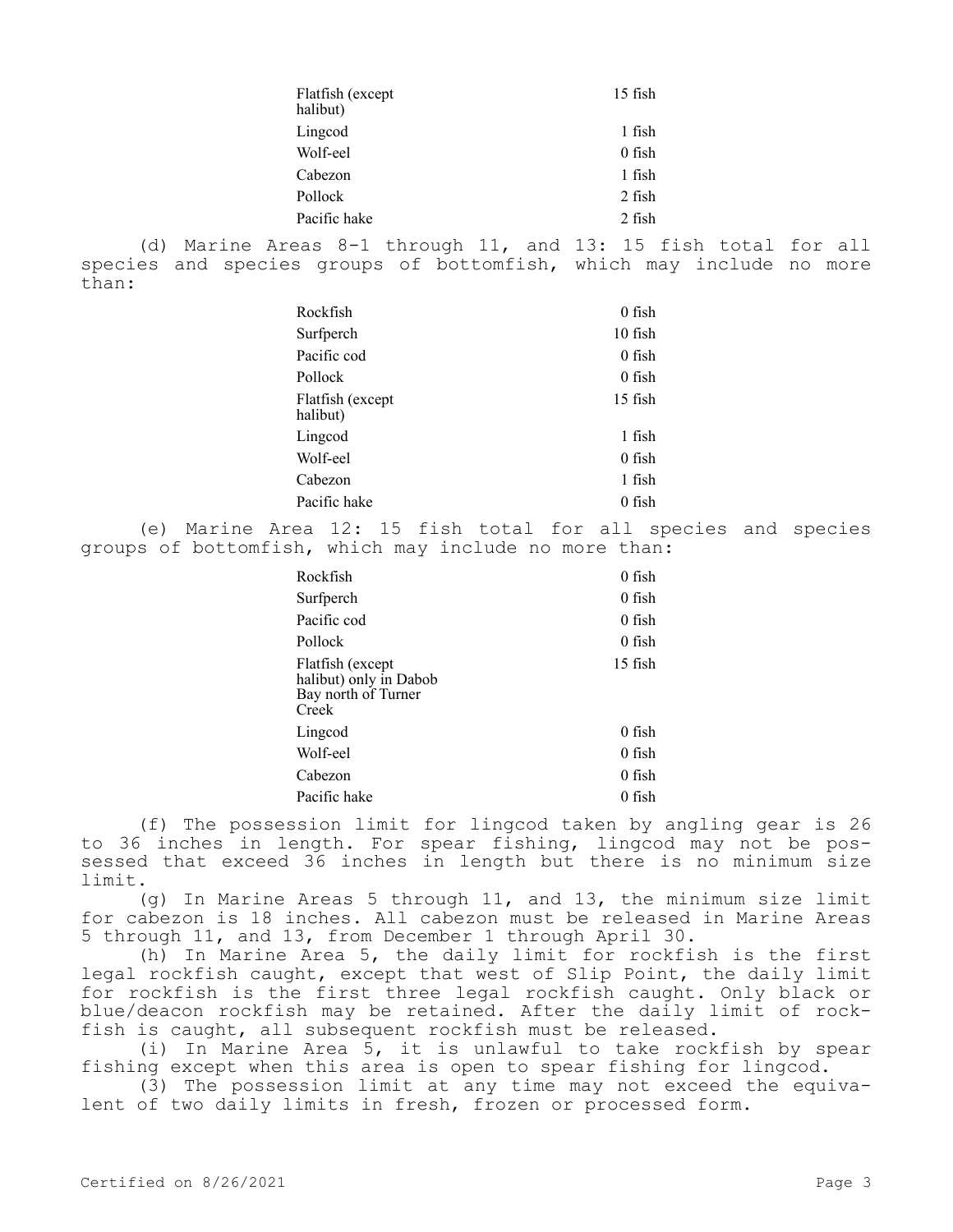(4) Unless otherwise provided, bottomfish fishing is open the entire year.

(5) Daily limits include bottomfish caught in adjacent areas bordering other states, such as Oregon.

(6) It is unlawful to fish for, retain, or possess sixgill, sevengill, or thresher sharks.

[Statutory Authority: RCW 77.04.020, 77.12.045, 77.12.047 and C.F.R. Title 50, Part 660. WSR 21-16-069 (Order 21-130), § 220-314-020, filed 7/30/21, effective 8/30/21. Statutory Authority: RCW 77.04.012, 77.04.013, 77.04.020, and 77.04.055. WSR 20-04-058 (Order 20-19), § 220-314-020, filed 1/30/20, effective 7/1/20. Statutory Authority: RCW 77.04.020, 77.12.045, 77.12.047 and C.F.R. Title 50, Part 660. WSR 19-16-001 (Order 19-150), § 220-314-020, filed 7/24/19, effective 8/24/19; WSR 18-23-070 (Order 18-302), § 220-314-020, filed 11/16/18, effective 12/17/18; WSR 17-17-045, § 220-314-020, filed 8/10/17, effective 9/10/17. Statutory Authority: RCW 77.04.012, 77.04.013, 77.04.020, 77.04.055, and 77.12.047. WSR 17-05-112 (Order 17-04), recodified as § 220-314-020, filed 2/15/17, effective 3/18/17. Statutory Authority: RCW 77.04.020, 77.12.045, 77.12.047, and C.F.R. Title 50, Part 660. WSR 16-17-017 (Order 16-200), § 220-56-235, filed 8/5/16, effective 9/5/16. Statutory Authority: RCW 77.04.012, 77.04.055, 77.12.045, and 77.12.047. WSR 15-15-012 (Order 15-199), § 220-56-235, filed 7/2/15, effective 8/2/15. Statutory Authority: RCW 77.04.012 and 77.12.047. WSR 13-19-007 (Order 13-221), § 220-56-235, filed 9/5/13, effective 10/6/13; WSR 12-05-082 (Order 12-17), § 220-56-235, filed 2/16/12, effective 3/18/12. Statutory Authority: RCW 77.04.020, 77.12.045, 77.12.047, and C.F.R. Title 50, Part 660. WSR 11-15-003 (Order 11-142), § 220-56-235, filed 7/6/11, effective 8/6/11. Statutory Authority: RCW 77.04.020, 77.12.045, 77.12.047 and 50 C.F.R., Parts 223 and 224. WSR 11-07-107 (Order 11-30), § 220-56-235, filed 3/23/11, effective 4/23/11. Statutory Authority: RCW 77.12.047. WSR 10-07-105 (Order 10-64), § 220-56-235, filed 3/19/10, effective 5/1/10. Statutory Authority: RCW 77.12.047 and 77.65.200. WSR 07-12-080, § 220-56-235, filed 6/5/07, effective 7/6/07. Statutory Authority: RCW 77.12.047. WSR 04-17-098 (Order 04-218), § 220-56-235, filed 8/17/04, effective 9/17/04; WSR 04-07-009 (Order 04-39), § 220-56-235, filed 3/4/04, effective 5/1/04; WSR 03-16-100 (Order 03-178), § 220-56-235, filed 8/6/03, effective 9/6/03; WSR 03-05-057 (Order 03-24), § 220-56-235, filed 2/14/03, effective 5/1/03; WSR 02-09-001 (Order 02-53A), § 220-56-235, filed 4/3/02, effective 5/4/02; WSR 01-06-036 (Order 01-24), § 220-56-235, filed 3/5/01, effective 5/1/01. Statutory Authority: 2000 c 107 § 7. WSR 00-17-016 (Order 00-139), § 220-56-235, filed 8/3/00, effective 9/3/00. Statutory Authority: RCW 75.08.080, 77.12.040. WSR 00-08-038 (Order 00-29), § 220-56-235, filed 3/29/00, effective 5/1/00; WSR 99-15-081 (Order 99-102), § 220-56-235, filed 7/20/99, effective 8/20/99. Statutory Authority: RCW 75.08.080. WSR 98-15-032 (Order 98-119), § 220-56-235, filed 7/7/98, effective 8/7/98; WSR 97-07-078 (Order 97-53), § 220-56-235, filed 3/19/97, effective 5/1/97; WSR 96-05-004 (Order 96-13), § 220-56-235, filed 2/9/96, effective 5/1/96; WSR 95-04-066 (Order 95-10), § 220-56-235, filed 1/30/95, effective 5/1/95; WSR 94-14-069, § 220-56-235, filed 7/1/94, effective 8/1/94; WSR 93-08-034 (Order 93-20), § 220-56-235, filed 3/31/93, effective 5/1/93; WSR 92-11-012 (Order 92-19), § 220-56-235, filed 5/12/92, effective 6/12/92; WSR 91-08-054 (Order 91-13), § 220-56-235, filed 4/2/91, effective 5/3/91; WSR 90-06-026, § 220-56-235, filed 2/28/90, effective 3/31/90; WSR 89-07-060 (Order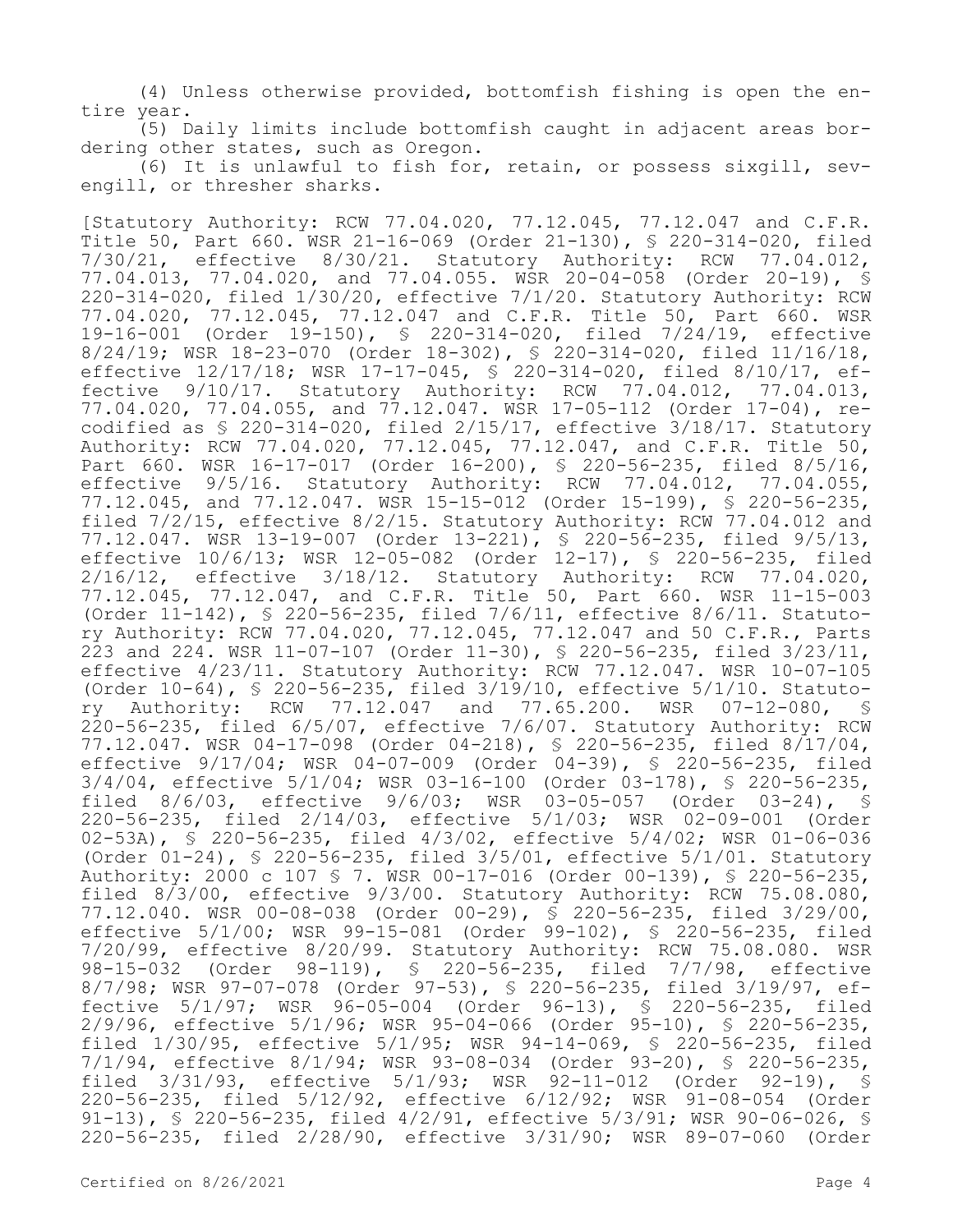89-12), § 220-56-235, filed 3/16/89; WSR 88-10-013 (Order 88-15), § 220-56-235, filed 4/26/88; WSR 85-09-017 (Order 85-20), § 220-56-235, (Order 84-22), § 220-56-235, filed 4/11/84; WSR 83-07-043 (Order 83-16), § 220-56-235, filed 3/17/83; WSR 80-07-017 (Order 80-45), § 220-56-235, filed 6/11/80; WSR 80-03-064 (Order 80-12), § 220-56-235, filed 2/27/80, effective 4/1/80.]

**WAC 220-314-030 Halibut—Seasons—Daily and possession limits.**  (1) It is unlawful to fish for or possess halibut taken for personal use except from the areas or in excess of the amounts provided for in this section:

(a) Marine Area 1: Closed except as provided by emergency rule. By-catch restriction: It is unlawful during any vessel trip to bring into port or land bottomfish, except flatfish, sablefish, Pacific cod, yellowtail rockfish, widow rockfish, canary rockfish, redstriped rockfish, greenstriped rockfish, silvergray rockfish, chilipepper, bocaccio, blue/deacon rockfish, and lingcod north of the Washington-Oregon border if the vessel has brought halibut into port or landed halibut.

(b) Marine Area 2:

(i) The northern near shore fishery takes place in those waters from  $47^{\circ}31.70^{\prime}$ N. lat. south to  $46^{\circ}58.00^{\prime}$ N. lat. and east of a boundary line approximating the 30 fathom depth contour as defined by the following coordinates:

47°31.70'N. lat., 124°37.03'W. long. 47°25.67'N. lat., 124°34.79'W. long. 47°12.82'N. lat., 124°29.12'W. long. 46°58.00'N. lat., 124°24.24'W. long.

Closed except as provided by emergency rule.

(ii) All other waters in Area 2 - Closed except as provided by emergency rule.

(iii) From May 1 through May 31, it is unlawful to fish for or possess lingcod, seaward of line approximating the 30-fathom depth contour as defined by the coordinates below. However, a person may fish for and retain lingcod on days open during the primary halibut season as described in (b)(ii) of this subsection, seaward of a line approximating the 30-fathom depth contour as defined by the coordinates below:

47°31.70'N. lat., 124°37.03'W. long. 47°25.67'N. lat., 124°34.79'W. long. 47°12.82'N. lat., 124°29.12'W. long. 46°52.94'N. lat., 124°22.58'W. long. 46°44.18'N. lat., 124°18.00'W. long. 46°38.17'N. lat., 124°15.88'W. long.

(c) Marine Areas 3 and 4 west of Bonilla-Tatoosh line - Closed except as provided by emergency rule. The following area southwest of Cape Flattery is closed to halibut fishing at all times:

Those waters within an eastward-facing C-shaped closed area defined as: Beginning at 48°18'N. lat., 125°18'W. long.; thence to 48°18'N. lat., 124°59'W. long.; thence to 48°11'N. lat., 124°59'W. long.; thence to 48°11'N. lat., 125°11'W. long.; thence to 48°04'N. lat., 125°11'W. long.; thence to 48°04'N. lat., 124°59'W. long.; thence to 48°00'N. lat., 124°59'W. long.; thence to 48°00'N. lat., 125°18'W. long.; thence to the point of origin.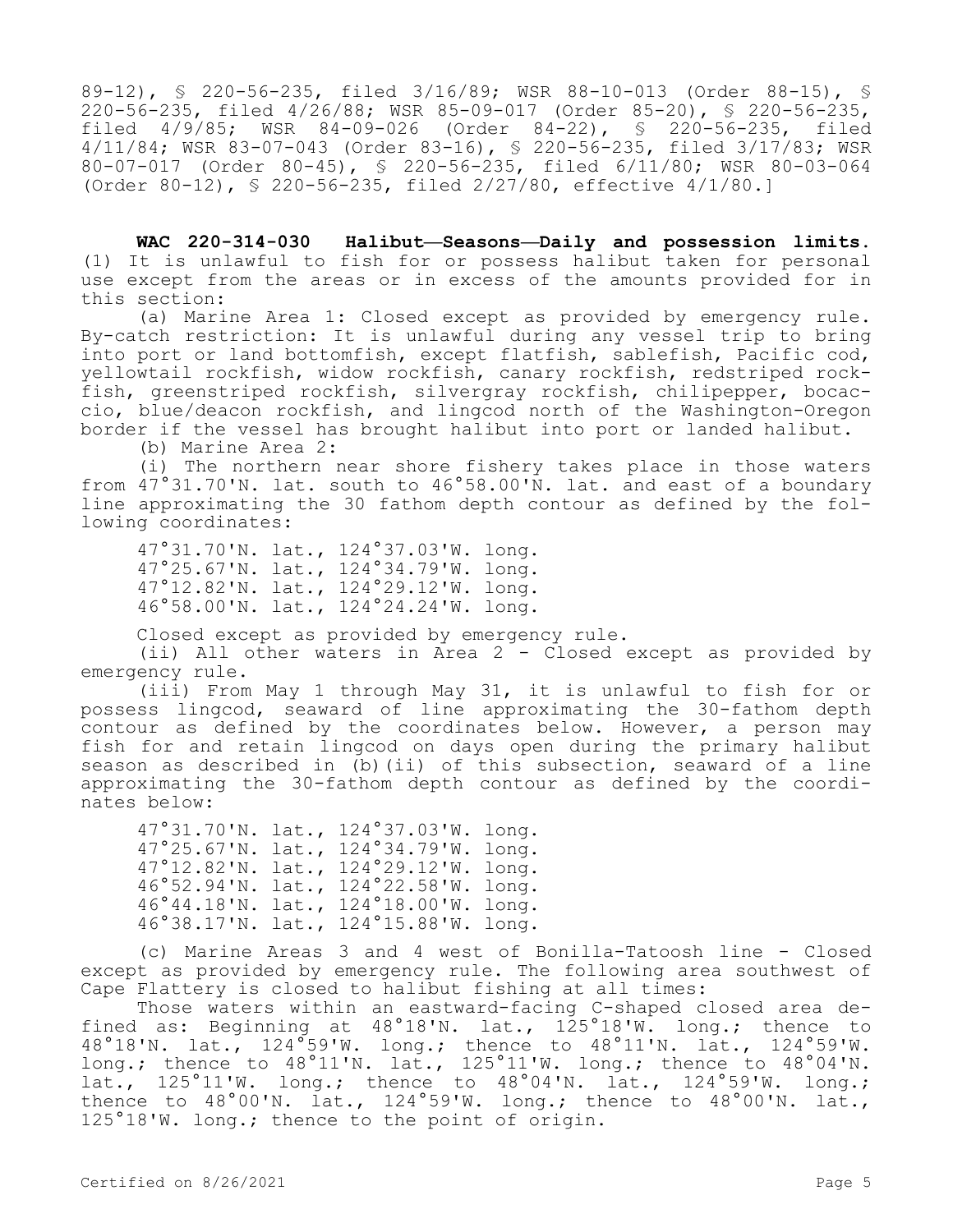It is unlawful to fish for or possess bottomfish seaward of a line approximating the 20-fathom depth contour as defined by the following coordinates, from June 1 through July 31 except, on days and times open to halibut fishing, it is permissible to retain lingcod, sablefish, bocaccio, silvergray rockfish, canary rockfish, widow rockfish, yellowtail rockfish, and Pacific cod. The retention of yellowtail rockfish and widow rockfish is permitted seaward of the line approximating 20 fathoms during the month of July:

48°23.9'N. lat., 124°44.2'W. long. 48°23.6'N. lat., 124°44.9'W. long. 48°18.6'N. lat., 124°43.6'W. long. 48°18.6'N. lat., 124°48.2'W. long. 48°10.0'N. lat., 124°48.8'W. long. 48°02.4'N. lat., 124°49.3'W. long. 47°37.6'N. lat., 124°34.3'W. long. 47°31.7'N. lat., 124°32.4'W. long.

(d) Marine Area 4 east of the Bonilla-Tatoosh line, closed except as provided by emergency rule. It is unlawful to fish for or possess bottomfish seaward of a line approximating 120 feet except, on days open to the Pacific halibut fishery in this area, it is permissible to retain lingcod, and Pacific cod seaward of 120 feet as defined by WAC 220-314-010. The retention of yellowtail rockfish and widow rockfish is permitted seaward of the line approximating 120 feet during the months of July and August.

(e) Marine Areas 5 through 11, and 13 - On days that the halibut fishery is open, it is lawful to fish for, retain, and possess lingcod and Pacific cod seaward of 120 feet in Marine Area 5. Closed except as provided by emergency rule.

(2) Daily limit is one halibut taken from state or offshore waters. This does not include Canadian waters; see WAC 220-310-210 for limits on Canadian-origin halibut.

(3) The possession limit is two daily limits of halibut in any form, except the possession limit aboard the fishing vessel is one daily limit. See WAC 220-310-210 for rules on Canadian-origin halibut possession.

(4) The annual limit is four halibut taken from state or offshore waters. This does not include Canadian waters; see WAC 220-310-210 for limits on Canadian-origin halibut.

(5) It is unlawful to fish for, retain, possess, or land halibut into a port located within an area that is closed to halibut fishing. This does not include halibut caught in Canadian waters. See WAC 220-310-210 for rules on Canadian-origin halibut possession.

(6) A violation of this section is punishable under RCW 77.15.370 or 77.15.380, depending on the violation.

[Statutory Authority: RCW 77.04.020, 77.12.045, 77.12.047 and C.F.R. Title 50, Part 660. WSR 21-16-069 (Order 21-130), § 220-314-030, filed 7/30/21, effective 8/30/21. Statutory Authority: RCW 77.04.012, 77.04.013, 77.04.020, and 77.04.055. WSR 20-04-058 (Order 20-19), § 220-314-030, filed 1/30/20, effective 7/1/20. Statutory Authority: RCW 77.04.020, 77.12.045, 77.12.047 and C.F.R. Title 50, Part 660. WSR<br>19-16-001 (Order 19-150), § 220-314-030, filed 7/24/19, effective 19-16-001 (Order 19-150), § 220-314-030, filed 7/24/19, effective 8/24/19; WSR 18-23-070 (Order 18-302), § 220-314-030, filed 11/16/18, effective 12/17/18; WSR 17-17-045, \$ 220-314-030, filed 8/10/17, effective 9/10/17. Statutory Authority: RCW 77.04.012, 77.04.013, 77.04.020, 77.04.055, and 77.12.047. WSR 17-05-112 (Order 17-04),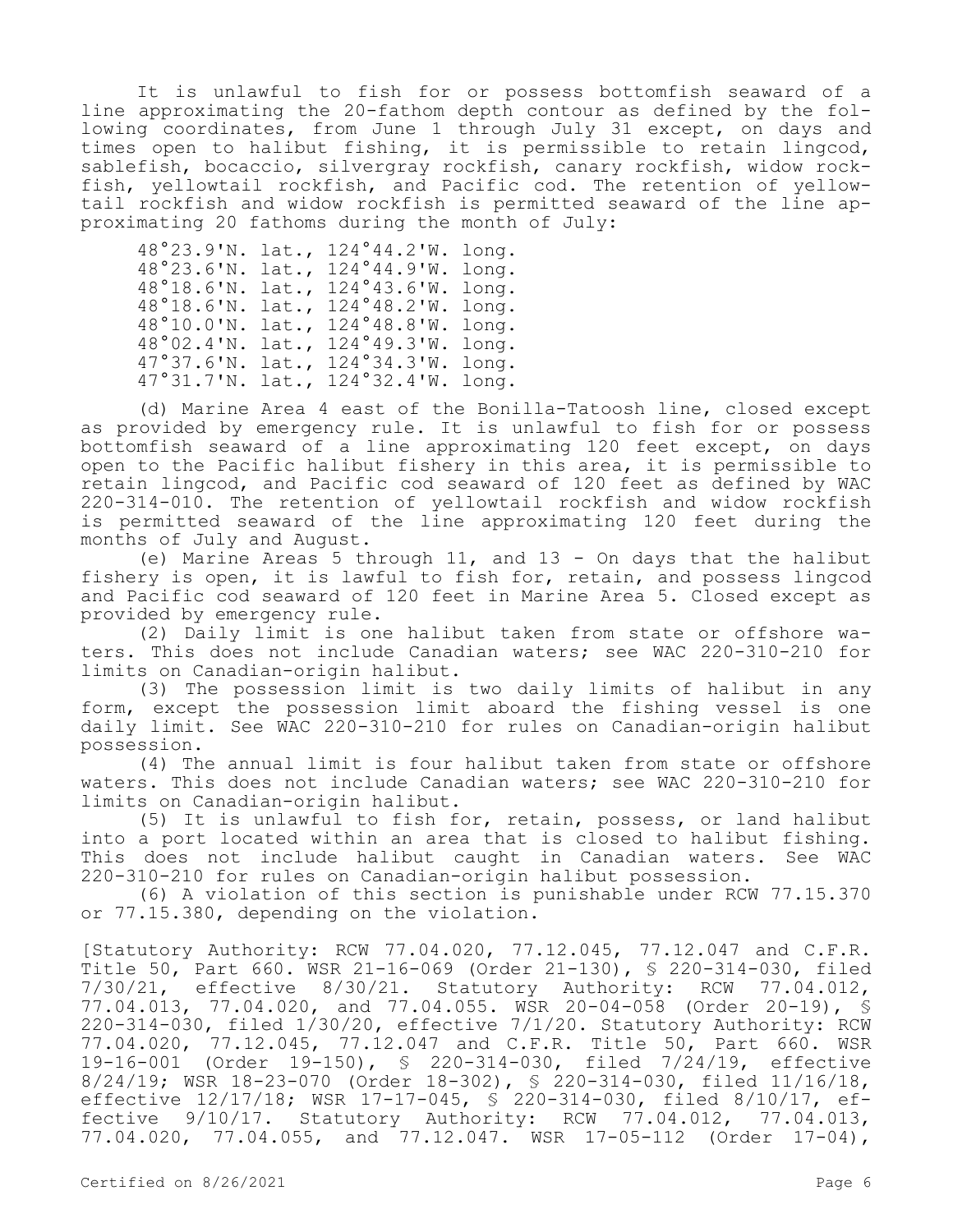amended and recodified as § 220-314-030, filed 2/15/17, effective 3/18/17. Statutory Authority: RCW 77.04.020, 77.12.045, 77.12.047, and C.F.R. Title 50, Part 660. WSR 12-08-033 (Order 12-28), § 220-56-255, filed 3/29/12, effective 4/29/12. Statutory Authority: RCW 77.04.020, 77.12.045, and 77.12.047. and C.F.R. Title 50, Part 300. WSR 10-17-003 (Order 10-199), § 220-56-255, filed 8/4/10, effective 9/4/10. Statutory Authority: RCW 77.04.020 and 77.12.047. WSR 09-14-010 (Order<br>09-107), § 220-56-255, filed 6/22/09, effective 7/23/09; WSR filed  $6/22/09$ , effective  $7/23/09$ ; WSR 07-21-068, § 220-56-255, filed 10/15/07, effective 11/15/07. Statutory Authority: RCW 77.12.047. WSR 06-17-057 (Order 06-199), § 220-56-255, filed 8/10/06, effective 9/10/06; WSR 05-14-035 (Order 05-130), § 220-56-255, filed 6/24/05, effective 7/25/05; WSR 03-05-057 (Order 03-24), § 220-56-255, filed 2/14/03, effective 5/1/03. Statutory Authority: RCW 75.08.080 and 77.12.040. WSR 99-15-081 (Order 99-102), § 220-56-255, filed 7/20/99, effective 8/20/99; WSR 99-08-029 (Order 99-13), § 220-56-255, filed 3/30/99, effective 5/1/99; WSR 98-06-031, § 220-56-255, filed 2/26/98, effective 5/1/98. Statutory Authority:<br>RCW 75.08.080. WSR 97-07-078 (Order 97-53), § 220-56-255, filed RCW 75.08.080. WSR 97-07-078 (Order 97-53), § 220-56-255, 3/19/97, effective 5/1/97; WSR 95-12-027 (Order 95-46), § 220-56-255, filed 5/31/95, effective 7/1/95; WSR 94-14-069, § 220-56-255, filed 7/1/94, effective 8/1/94; WSR 93-15-011, § 220-56-255, filed 7/8/93, effective 8/8/93; WSR 93-08-034 (Order 93-20), § 220-56-255, filed 3/31/93, effective 5/1/93; WSR 89-07-060 (Order 89-12), § 220-56-255, filed 3/16/89; WSR 88-10-013 (Order 88-15), § 220-56-255, filed 4/26/88; WSR 85-10-062 (Order 85-39), § 220-56-255, filed 5/1/85; WSR 80-03-064 (Order 80-12), § 220-56-255, filed 2/27/80, effective 4/1/80. Formerly WAC 220-56-071.]

**WAC 220-314-040 Lingcod—Areas and seasons.** It is unlawful to take, fish for, or possess lingcod for personal use except during the following seasons and areas:

(1) Coastal area:

(a) Marine Areas 1 through 4: From the second Saturday in March, through the third Saturday in October.

(b) It is unlawful to fish for, retain, or possess lingcod in Marine Area 1 seaward of a line extending from 46°38.17'N. lat., 124°21.00'W. long. to 46°33.00'N. lat., 124°21.00'W. long. when lingcod is open, except that lingcod may be taken, retained and possessed seaward of the line from June 1 through June 15 and September 1 through September 30.

(c) It is unlawful to fish for, retain, or possess lingcod in Marine Area 2 seaward of a line extending from 47°31.70'N. lat., 124°45.00'W. long. south to 46°38.17'N. lat., 124°30.00'W. long. when lingcod is open, except that lingcod may be taken, retained and possessed seaward of the line on days open during the primary halibut season and from June 1 through June 15 and September 1 through September 30.

(2) Marine Areas 5 through 11, and 13: May 1 through June 15 by angling, and May 21 through June 15 by spear fishing.

(3) Marine Area 12: Closed year-round.

[Statutory Authority: RCW 77.04.020, 77.12.045, 77.12.047 and C.F.R. Title 50, Part 660. WSR 21-16-069 (Order 21-130), § 220-314-040, filed 7/30/21, effective 8/30/21. Statutory Authority: RCW 77.04.012, 77.04.013, 77.04.020, and 77.04.055. WSR 20-04-058 (Order 20-19), §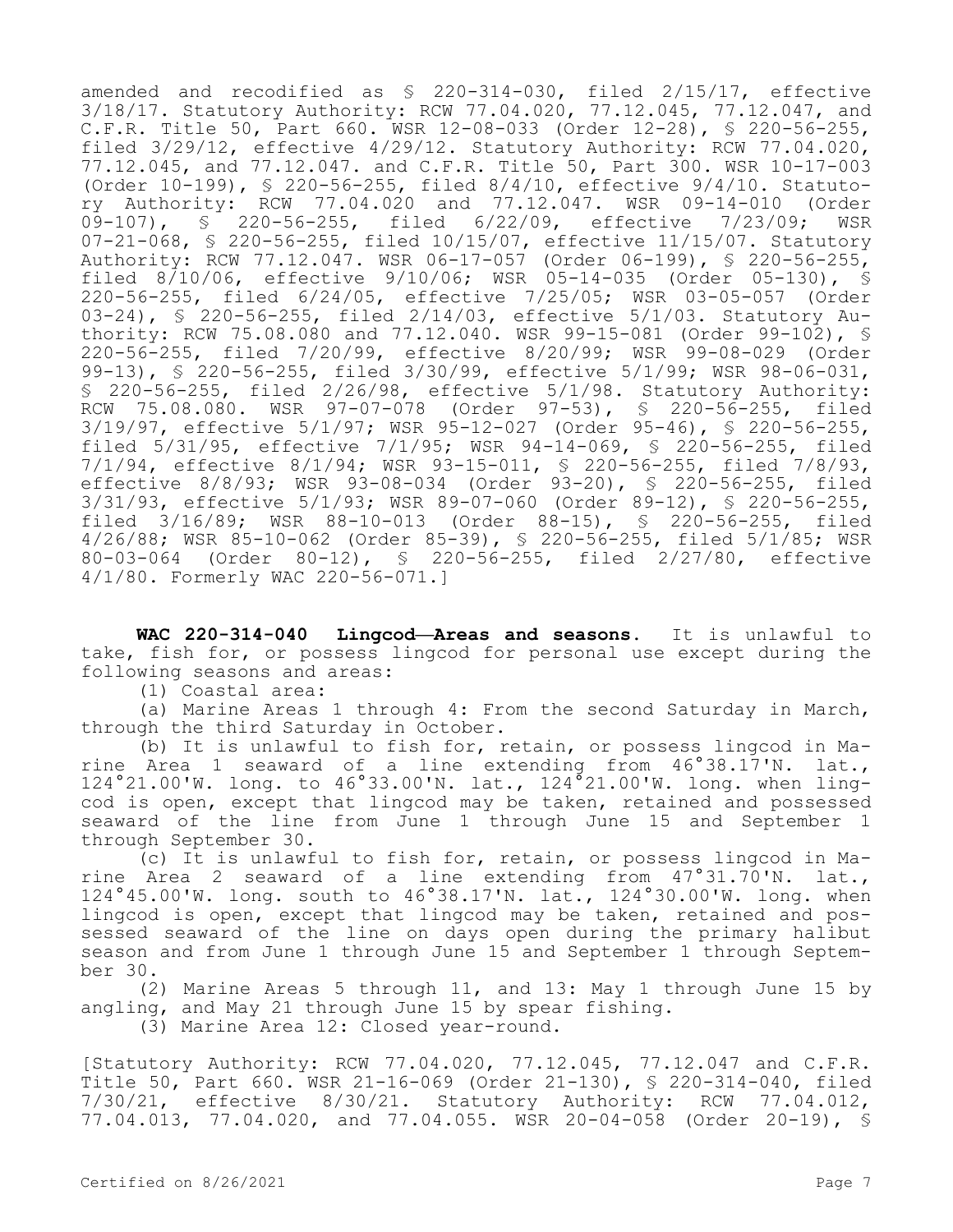220-314-040, filed 1/30/20, effective 7/1/20. Statutory Authority: RCW 77.04.020, 77.12.045, 77.12.047 and C.F.R. Title 50, Part 660. WSR 19-16-001 (Order 19-150), § 220-314-040, filed 7/24/19, effective 8/24/19; WSR 17-17-045, § 220-314-040, filed 8/10/17, effective 9/10/17. Statutory Authority: RCW 77.04.012, 77.04.013, 77.04.020, 77.04.055, and 77.12.047. WSR 17-05-112 (Order 17-04), recodified as § 220-314-040, filed 2/15/17, effective 3/18/17. Statutory Authority: RCW 77.04.020, 77.12.045, 77.12.047, and C.F.R. Title 50, Part 660. WSR 12-08-033 (Order 12-28), § 220-56-250, filed 3/29/12, effective 4/29/12; WSR 11-15-002 (Order 11-141), § 220-56-250, filed 7/6/11, effective 8/6/11. Statutory Authority: RCW 77.04.020 and 77.12.047. WSR 09-14-010 (Order 09-107), § 220-56-250, filed 6/22/09, effective 7/23/09; WSR 08-15-089 (Order 08-173), § 220-56-250, filed 7/17/08, effective 8/17/08. Statutory Authority: RCW 77.12.047. WSR 04-07-009 (Order 04-39), § 220-56-250, filed 3/4/04, effective 5/1/04; WSR 03-05-057 (Order 03-24), § 220-56-250, filed 2/14/03, effective 5/1/03. Statutory Authority: 2000 c 107 § 7. WSR 00-17-016 (Order 00-139), § 220-56-250, filed 8/3/00, effective 9/3/00. Statutory Authority: RCW 75.08.080, 77.12.040. WSR 00-08-038 (Order 00-29), § 220-56-250, filed 3/29/00, effective 5/1/00. Statutory Authority: RCW 75.08.080. WSR 92-11-012 (Order 92-19), § 220-56-250, filed 5/12/92, effective 6/12/92; WSR 91-08-054 (Order 91-13), § 220-56-250, filed 4/2/91, effective 5/3/91; WSR 89-10-032 (Order 89-26), § 220-56-250, filed 4/27/89; WSR 84-09-026 (Order 84-22), § 220-56-250, filed 4/11/84; WSR 83-07-043 (Order 83-16), § 220-56-250, filed 3/17/83; WSR 82-07-047 (Order 82-19), § 220-56-250, filed 3/18/82; WSR 80-07-017 (Order 80-45), § 220-56-250, filed 6/11/80; WSR 80-03-064 (Order 80-12), § 220-56-250, filed 2/27/80, effective 4/1/80.]

**WAC 220-314-050 Charter logbook required—Highly migratory species.** (1) It is unlawful for any vessel operator engaged in charter fishing for highly migratory species (HMS) in those areas as defined in Code of Federal Regulations (C.F.R.), Title 50, Part 660, Subpart K, to fail to:

(a) Possess an HMS logbook aboard the vessel while the vessel is engaged in HMS fishing or has HMS species on board;

(b) Submit the HMS logbook for inspection upon request by fish and wildlife officers.

(2) It is unlawful for any vessel operator engaged in charter fishing for HMS to fail to comply with the following methods and time frames of logbook submittal:

(a) Completed HMS log books must be submitted to the department or the National Oceanic Atmospheric Administration (NOAA) Fisheries, Southwest Fisheries Science Center.

(b) Completed HMS log book sheets must be signed and submitted within thirty days following any calendar month in which fishing activity occurred.

(c) Copies of all submitted HMS logbooks must be retained for up to three years after the fishing activity ended.

(3) It is unlawful for vessel operators engaged in charter fishing for or in possession of highly migratory species (HMS) to fail to permanently and legibly record in ink the following information within the following time constraints:

(a) For each logbook sheet, the operator shall record:

(i) The vessel operators name;